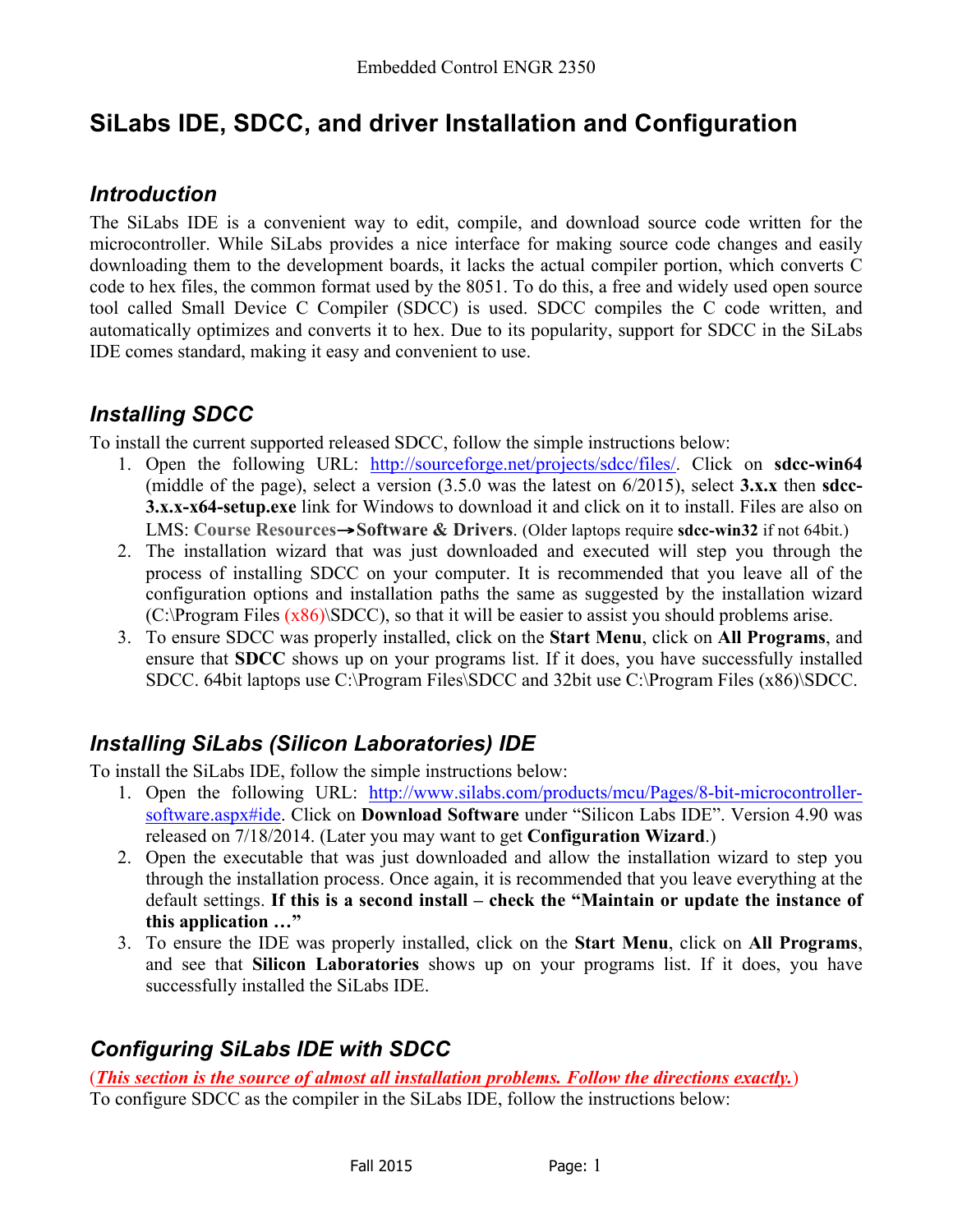- 1. SDCC now supports both 32-bit and 64-bit versions of the compiler. Depending on which one was installed you may or may not need the **(x86)** tag on the **Program Files** folder name used below. Check **C:\Program Files** and **C:\Program Files (x86)** to see where the **SDCC** folder is.
- 2. Click on the **Start Menu**→**All Programs**→**Silicon Laboratories**, and open the **Silicon Laboratories IDE**.
- 3. Once open, locate the **Projects** menu at the top of the program, and select **Tool Chain Integration** from the menu.
- 4. You will see a *Preset Name* dropdown box under **Tool Definition Presets**. Select *SDCC 3.x* from this menu (after the 1<sup>st</sup> try you will see another popup window, but select **No** in **Save Modified Presets)**. The values under **Tool Definition** should all change to the SDCC defaults, but some need to be further edited.
- 5. Verify that the paths for the Assembler, Compiler and Linker are correct. Click on the tab for each and check that the directory paths are consistent, as detailed in the following (do **not** close the window after verifying the paths):
	- i) Assembler: The **Assembler** tab is selected by default. If necessary, click on **Browse** to tell SiLabs where SDCC is installed. If you kept all the default paths, as recommended, the path should be:

*C:\Program Files (x86)\SDCC\bin\sdas8051.exe*

- ii) Compiler: After the assembler path is configured, check the compiler path. To do this, click on the **Compiler** tab. Once again, if necessary, click **Browse** and select the path to where SDCC is installed. If you kept all the default paths, the full path should be: *C:\Program Files (x86)\SDCC\bin\sdcc.exe*
- iii) Linker: Finally, to configure the linker, select the **Linker** tab. Click **Browse** and select the path where SDCC is installed if needed. The full path for a default installation should be: *C:\Program Files (x86)\SDCC\bin\sdcc.exe*
- 6. Set the command line flags. The compiler and linker flags must be set correctly. If you don't start projects correctly, these flags will be reset to the defaults (which are not correct). Not setting these correctly is the most frequent source of compiler errors. (do **not** close the window after setting the flags)
	- i) Compiler*.* Click the **Compiler** tab. In the *command line flags* box, delete the section that says (the smart quotes " " are not part of the string) "-l"C:SiLabs/MCU/inc"". Add the flag, (again don't include the smart quotes) "--nogcse". The double dash is part of the string. Your command line flags should be:
		- -c --debug --use-stdout -V --nogcse.
	- ii) Linker: Click the **Linker** tab. Verify that the command line flags are (if not, correct them): --debug --use-stdout -V
- 7. Once you have made these changes, click on **Save As** under **Tool Definition Presets**, enter *LITEC* as the *Preset Name* and click **OK**. Now click **OK** in the Tool Chain Integration panel. It is very important that you do not change anything outside of what has been mentioned above, especially the command line flags passed to SDCC. Unfortunately, whenever a new project is created the program defaults to one of the other presets (see below), you must select *LITEC* as the *Preset Name* and select **No** for **Save Modified Presets**. This seems to be a bug in the current IDE. Double-check all settings above (they may reset to their defaults if changes are made in the wrong order) & exit.
- 8. You have successfully set up SiLabs to use SDCC!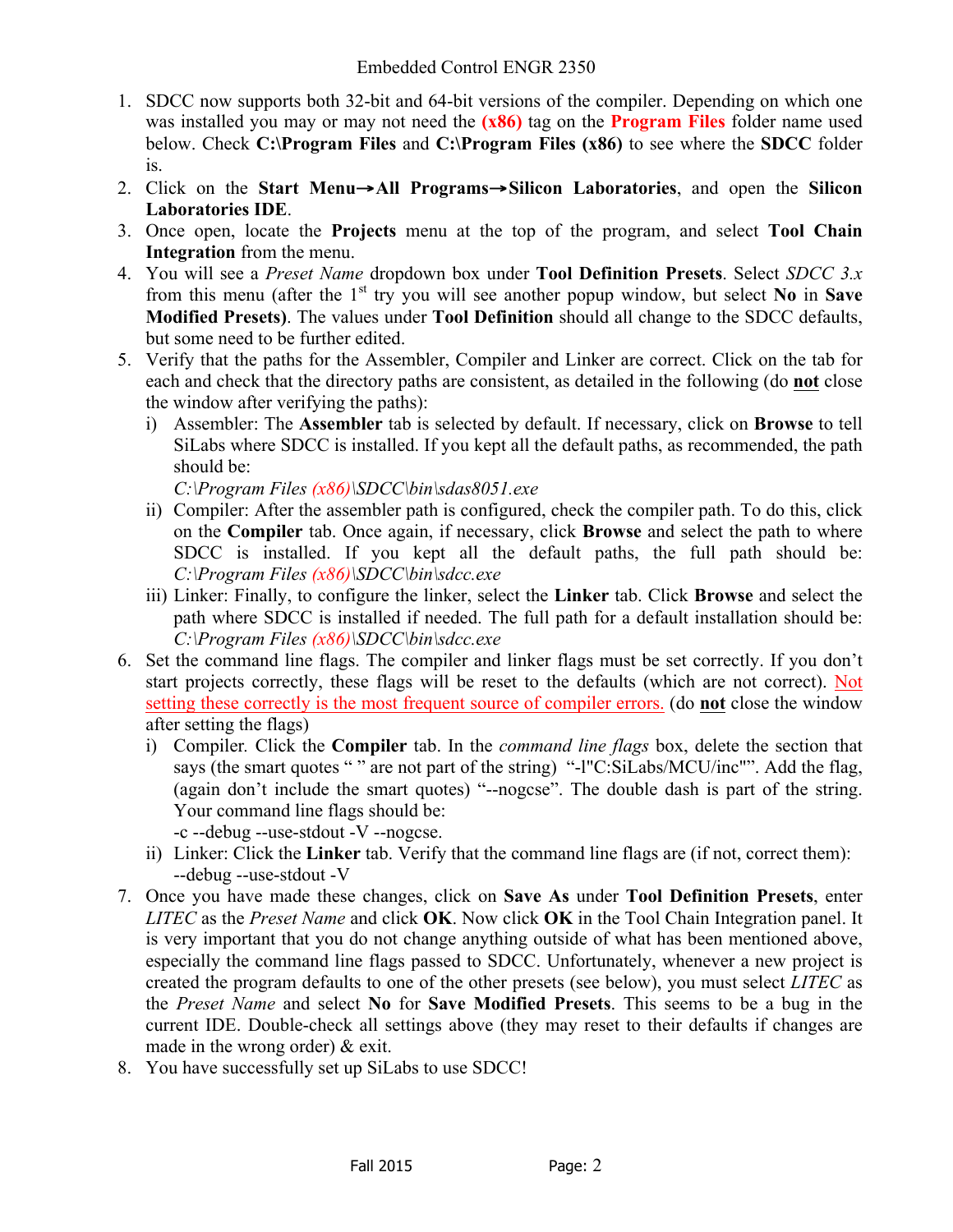## *Header files*

- 1. The projects require a header file that initializes the microcontroller. The file name is c8051\_SDCC.h. It is available on the course RPILMS site.
- 2. Go to the course site on RPILMS and save the header file, **c8051\_SDCC.h**, to your computer in the following folder: **C:\Program Files (x86)\SDCC\include\mcs51**. You may need to use a different browser other than IE, such as Safari or FireFox and you may need to perform the move in 2 steps: first save it to the desktop, and then move it to the folder.
- 3. Later in the course you will need to add a second header file, **i2c.h**, to this same location, but you will be told when it will be required. The include statement for i2c.h must be the last one in your program.

# *Creating a Project*

NOTE: project files have the extension .wsp. Clicking on this file will start up the SiLabs IDE. It is highly recommended that all new project folders be place in the folder **C:\SiLabs** for consistency.

- 1. To create a new project, click on **Project**→**New Project…**, select C8051F02x under **Select Device Family:**, enter a name under **Project name:**, leave **Project Type:** as *Blank Project*, and browse to a desired **Location:**. This will create an empty project.
- 2. Move a saved C file (ex. LITEC-HW1.c) to the folder selected as the project location in step 1. REMEMBER: C file names must not contain the '#' character, only alphanumerics, ', and '-' (and a single '.' before the extension). A new folder for each new project is recommended.
- 3. Add this new C file to the project by clicking on the **Project**→**Add Files to Project**.
- 4. Right click on the filename under the project folder on the left side of the screen and select **Add**  *filename.c* **to build** (ex. Add LITEC-HW1.c to build). Your code will not build if you forget to perform this step, another frequent mistake.
- 5. Double click *filename.c* to open it for editing in the IDE window.
- 6. The file will now be part of the project, and can be compiled. It is suggested that you delete the Source Files and Header Files folders by right clicking on them and selecting **Remove group Source/Header Files from project** to minimize the confusion.
- 7. Unfortunately, you will need to specify *LITEC* in **Tool Definition Presets** (in **Tool Chain Integration**) for every new project; the defaults can't seem to be changed on installations.
- 8. The file will now be part of the project, and can be compiled. Save the project by clicking on: **Project**→**Save Project**
- 9. Also, for every new project, you will need to go to **Project→Target Build Configuration...**, and in the **Absolute OMF file name:** field add *.omf* at the end of file name (no spaces). If you don't do this you will receive an error: "Cannot find file C:/..." when attempting to download.

# *Compiling a Project*

- 1. To compile your project, first verify that all of your code is correct. If it's not, don't worry; the compiler will catch your mistakes. There are 5 icons that simplify the compile, build, and download process. Below the menu bar, they start with the  $8<sup>th</sup>$  icon from the left with the name "Assemble/Compile current file (Ctrl+F7)" when the mouse is over it.
- 2. Select the **Assemble/Compile current file** icon. The window at the bottom of the IDE will alert you of any errors or warnings it finds in your code. If there are errors, correct them first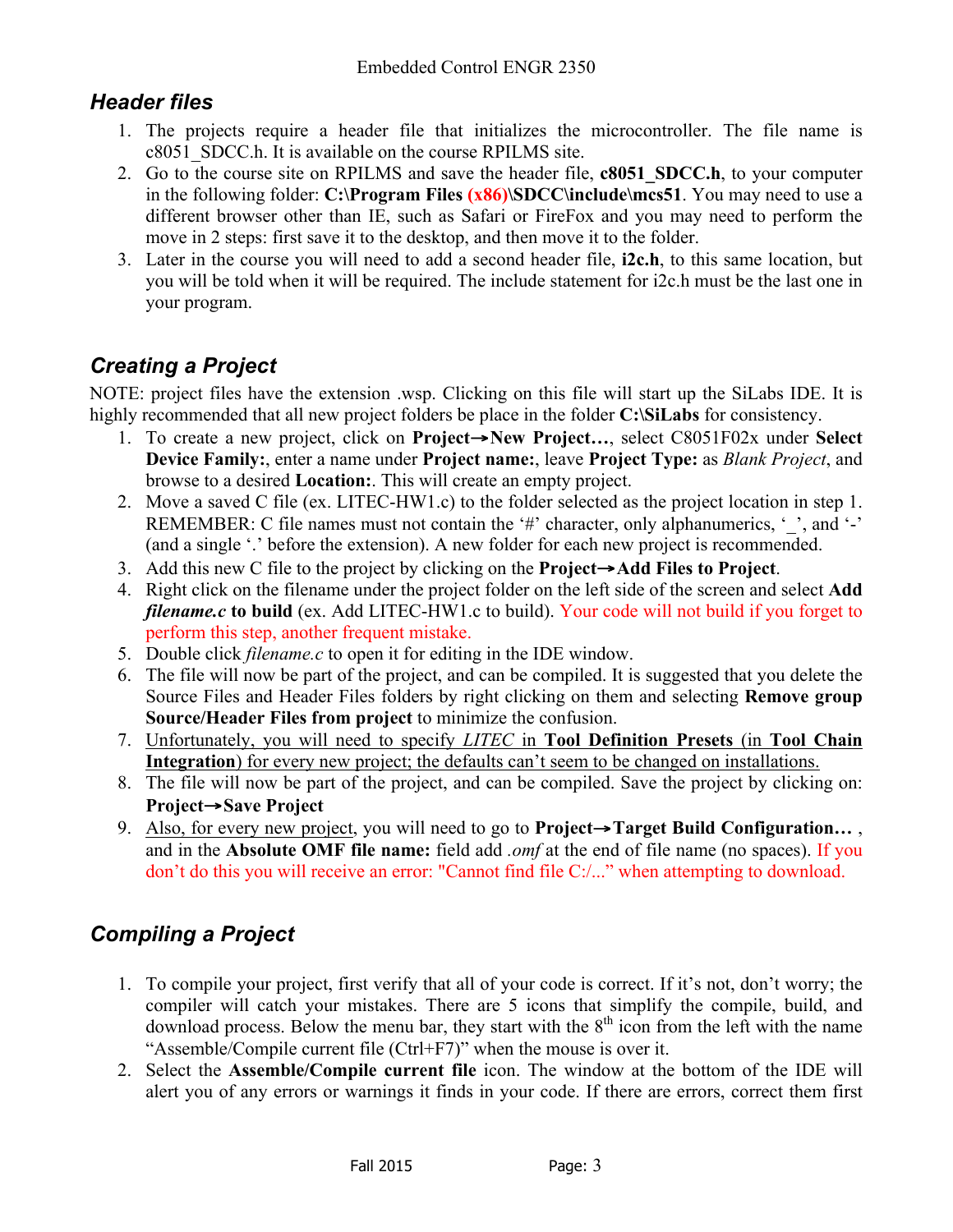before moving on to the next step. If there are warnings, you may or may not want to correct them, depending on the nature of the warning.

- 3. Select the next icon to the right, the **Build/Make project** icon.
- 4. After successfully building your project, you will want to download the executable code to the development board. In order to perform the next steps (4-7) you need to plug the USB cord on the car connected to the Debug Adapter toward the middle-back of the car into your laptop (not the serial USB cord on the side of the car). Before doing this, you will need to configure the adapter used to download the executable code. To do this, click on the **Options** menu and select **Connection Options…**. Once the window opens, select the *USB Debug Adapter*, make sure that *JTAG* is selected under Debug Interface (not *C2*), and click **OK**. Be sure the *RS232 Serial Adapter* option is **not** selected.
- 5. You are now ready to download the code. To do this, click on the **Debug** menu, and select **Connect** (or select the **Connect** icon)**.** This will connect the IDE to the development board through the USB Debug Adapter.
- 6. Select the **Download code** icon (to the right of the **Connect** icon). This will download the code you just compiled and built to the development board. If you forgot to add the ".omf" in step 9 under **Creating a Project** you will get an error!
- 7. Finally, you are ready to execute your code. But before you do you need to make sure you have **SecureCRT** installed so that any output from your program may be observed. For this you need to complete the steps below under **Terminal Emulator Program**. With that installed and the USB/serial adapter wire from the side of the car plugged into your laptop you may return to the **IDE** and execute your code (run it), by clicking on the green **Go** icon.

Note: to reset a program after stopping it, go to **Debug**→**Reset** (or **Ctrl+R**)-faster than a 2nd download.

# *Optimization bug (repeated from Configuring SiLabs IDE with SDCC, step 5)*

This will be discussed in lecture 3. The compiler sometimes mistakenly concludes that a while loop will never end and code after the loop can't be reached. In this case is doesn't compile the remaining code. A warning is generated that a branch statement was modified.

To avoid this, make sure the "--nogcse" option was added to the compiler in **Configuring SiLabs IDE with SDCC** above and -l"C:SiLabs/MCU/Inc" was removed.

### *Terminal Emulator Program*

SecureCRT is the recommended terminal emulator program for use in this course. It is part of the student build. Other programs such as HyperTerminal and Putty are acceptable, but don't expect technical assistance from the staff if you use something other than SecureCRT. The older 5.5 version is strongly suggested and is available on LMS under **Course Resources**→**Software & Drivers**. (Any newer version should be avoided as unnecessary.)

The following instructions are for setting up version, (similar setting for all versions).

- 1. Start SecureCRT.
- 2. Create a new session with **File > Quick Connect…** or **(Alt+Q)**
- 3. Change the **Protocol:** to *serial*,
- 4. Change the **Port:** number to the correct COM port number from Device Manager above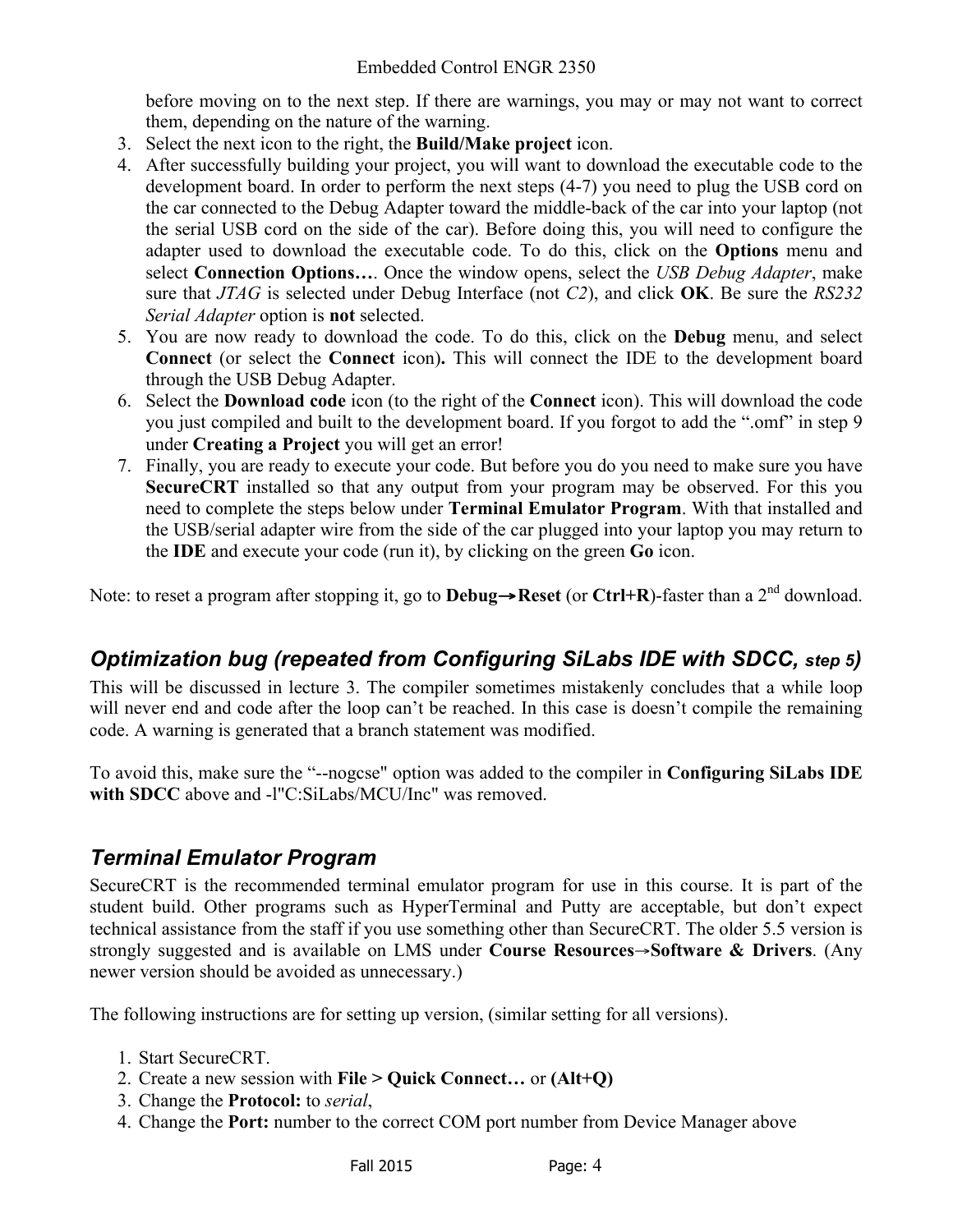- 5. Set **Baud rate**: to *38400*, **Data bits:** to *8*, **Parity**: to *None*, **Stop bits**: to *1*. These *should* be the default settings, but you never know.
- 6. **IMPORTANT**: Uncheck **all** (e.g. **RTS/CTS**) boxes under **Flow Control** and click **Connect**
- The following steps 9. 11. are only needed if you want to save a lot of previous screen lines.
- 9. Click **Options** → **Session Options…** and select "Emulation" under "Terminal".
- 10. Under Scrollback, change the value in **Scrollback buffer**: to 3000.
- 11. Click **OK**.

For HyperTerminal, ProComm plus, or Putty, menu items will be different but the important settings for all direct serial communication modes are: baud rate =  $38400$ , data bits = 8, parity = none, stop bit  $= 1$ , flow control  $=$  none, and the COM port is whatever number your laptop has assigned to the USB/serial bridge (as seen in Windows Device Manager under Ports (COM & LPT).

Later in the semester you will be using SecureCRT to collect data from the blimp for plotting. In order for all the data printed on the screen to be collected into a file, you must invoke another feature. After making the connection to the C8051 from SecureCRT, select **File** → **Log Session** and change the name and location of **File name:** from *session.log* if you desire and click **Save**. When you quit SecureCRT after running your program, the file will be saved with all the data written to the terminal. The maximum number of lines saved in the file is changed by going to **Options** → **Session Options…** and selecting **Emulation** under **Terminal** on the left side. Then change the value in the box labelled **Scrollback buffer** to what you need it to be. You first must be connected to a comm port to do this.

#### **The remaining parts of these installation instructions are not used until midway though the course and should be skipped for now.**

**Drivers for USB/serial adapter** (if it doesn't install automatically when USB/serial is plugged in)

A driver is required for the USB-to-serial connector used in this course. If it doesn't auto-install, then:

- 1. http://www.prolific.com.tw/US/supportDownload.aspx?FileType=56&FileID=133&pcid=85&Page=0 download the PL2303 Prolific DriverInstaller v1.7.0.zip file, unzip and run the installer. This driver works for XP, VISTA, and Windows 7. Use "GUEST" for the Account and Password, if required. The zip file of the installer can also be found on the course LMS page: Course Resources→Software & Drivers→PL2303\_Prolific\_DriverInstaller\_v1.zip
- 2. When you plug in the USB/serial adapter, your machine should find the hardware and it will create a serial port. After connecting to the adapter, do the following (this only works if you have the USB/serial adapter cable plugged into one of your USB slots):
	- a. Right click on **Start**  $\rightarrow$  **Computer**
	- b. Click on "Properties"
		- i. Select the Hardware tab
		- ii. Click on Device Manager
		- iii. Expand Ports (COM & LPT)
		- iv. A port called "Prolific USB-to-Serial Comm Port" should exist
		- v. Note the port number such as COM4 or COM6. You need to know this port number for the terminal emulator program, (see below)
	- c. Close the windows
- 3. A special note for Windows 8 and up users: you **must use the black one-piece USB/serial adapter cable**. The two-piece blue adapters are incompatible with Windows 8.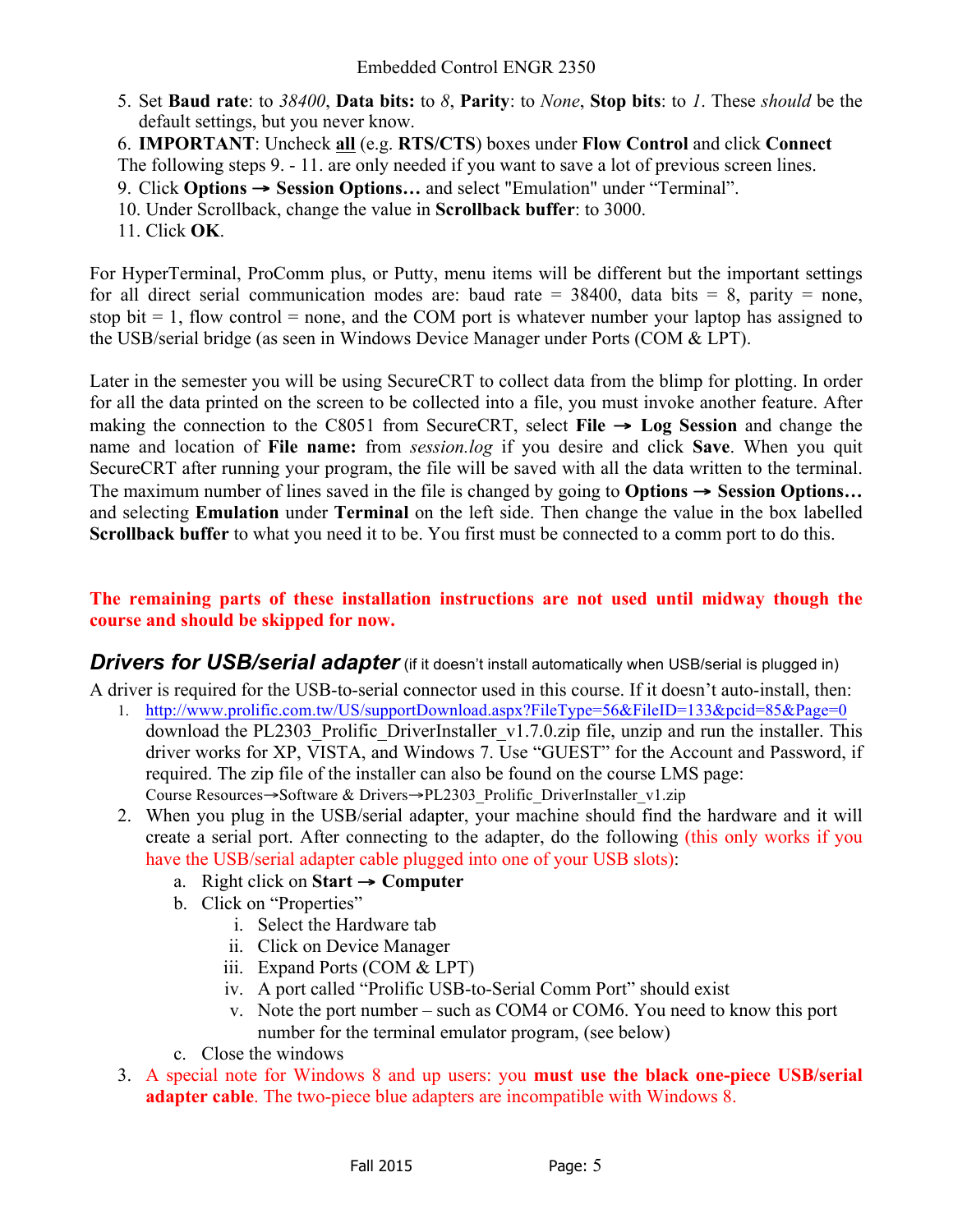## *Drivers for USB RF link serial adapter (wireless serial connection)*

Another driver is required for the wireless serial connector used with the blimps and turntables to allow the remote C8051 to communicate with your laptops running SecureCRT.

- 1. The RF link connects directly to a USB port of your laptop. It requires a driver available at http://www.ftdichip.com/Drivers/VCP.htm. If it exists, download and run the "installation executable" which links to: http://www.ftdichip.com/Drivers/CDM/Win2000/CDM\_Setup.exe Otherwise, it that doesn't work, download the zip file (for your OS under the column heading **Driver Version**) and the instructions under **Installation Guide**. If automatic installation is enabled Windows 7 may be able to find, download, and install the driver by itself.
- 2. The RF link runs at a max 38400 baud rate, which is the same as what we have been using.
- 3. The link sends data in packets. It ignores any new communication while it is sending a packet. So printf statements must:
	- i. Be shorter than 92 bytes
	- ii. Be spaced out in time. Only printing during each new range reading should work.
- 4. The RF links use channel numbers, so don't try to move them from gondola to gondola. It won't work.

#### **Common Problems**

#### **Hardware**

- 1. Make sure all ribbon cables are securely attached to the protoboard, C8051 board, and buffer board. Make sure +5V and ground have been properly routed to chips and modules.
- 2. Check to be sure the power switch has been turned on.
- 3. Buffer chips (74365) need power and ground in addition to pins 1 & 15 being grounded to enable the chip's output.
- 4. Connections to the C8051 bus must be checked by both partners to insure that the correct pin numbers have been wired. Particularly troublesome are the connections to I2C SCL & SDA lines or the CEX0 to CEX4 lines whose position and pin numbers are directly dependent on the Crossbar 0 settings. These move around from example to example and exercise to exercise.
- 5. Using the wrong SYSCLK input to the PCA for PWM control of the motors will NOT work. In some cases the steering servomotor may react by turning to one limit but the drive motor will appear to be completely dead. SYSCLK/12 must be used and the PCA period must be 20ms.
- 6. On the car and gondola, if the steering control does not seem to be working, make sure the compass is calibrated and check it readings as the car or gondola are rotated a full 360° turn. Make sure the value read is increasing steadily for a 0° to 360° rotation.
- 7. When wiring up the I2C devices, all the SDA pins must be tied together and all the SCL pins must be tied together. Then a single pull-up resistor connects all the SDA pins to +5V and a single pullup resistor connects the SCL pins to +5V.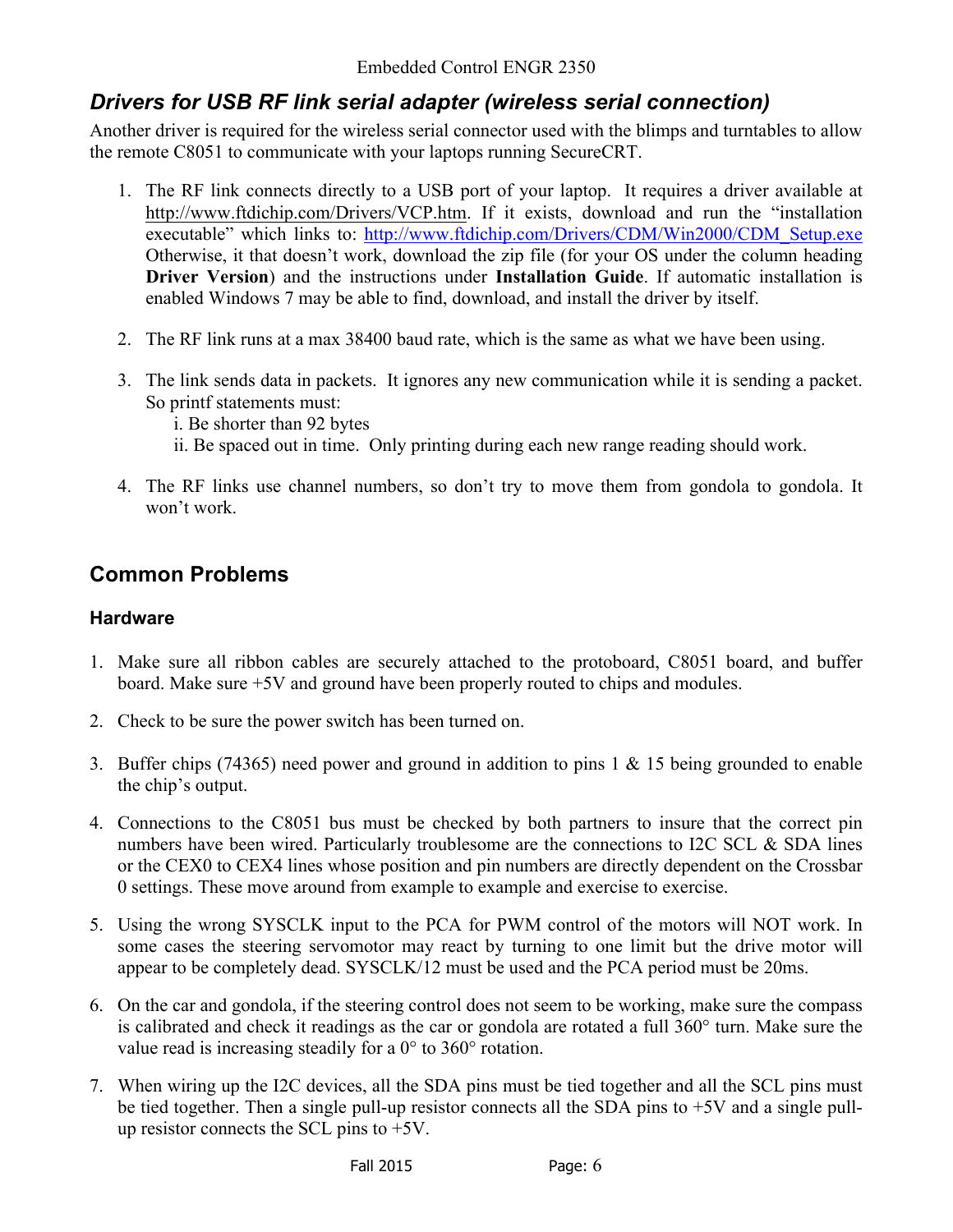#### **SDCC and C8051F020 Quirks & Problems**

1. #define values shouldn't end with a ";" Doing so will create problems in some C statements. For example:

int test; #define VALUE = 1234; //This should be: #define VALUE = 1234 …  $test = 4321$ : if (test  $\le$  VALUE)... //This will not work, it is equivalent to "if (test  $\le$  1234;)..." //Also, #define variables may not be used to set the values of s-bits.

2. To create an sbit or sfr with a specific name, SDCC uses the format:

sbit at 0xHH bit name;  $\frac{1}{2}$  There should not be a space between the 2 ' ' characters. // Some fonts may connect them together even though there // are 2 of them 0xHH is the hex value from the sbit table in // the SFR & SBIT DEFINITIONS table starting on page 142, // bit\_name is the label you choose for your variable

\_\_sfr \_\_at 0xHH sfr\_name; // NOTE: you still must be on the correct SFR page! Again, sbit values are dependent on the SFR page; make sure you are on the correct page. The latest SDCC compiler will complain about missing '\_\_' before the 'sbit', 'sfr' and 'at', if you leave them off. Some of the header files may not use them and can result in a long list of warnings. It is strongly recommended that they are always used to keep the compiler output messages free of clutter and help you spot actual errors immediately.

- 3. To print floating point numbers, use: printf fast f(" %f10.5", 3.14159); //Don't use printf(), it will not work! To print long integers use: printf(" %ld", long integer); //Don't use %d or %i, they will not work!
- 4. Type conversion, especially implicit, may not work correctly. To extract numerical values of characters use atoi( )  $& itoa()$  in stdlib.h.
- 5. To define data in external RAM at a given address use:

xdata at 0x8EED int my\_variable; *//* Will appear at address 0x8EED The C8051F020 only allocates 128 bytes for program variable space. Creating too many variables will result in an error concerning limited memory. Moving some variables to external RAM can fix this error. If you don't care about the address, just use xdata int my variable;

- 6. Using too many variables, too large arrays, or too many large numerical types (long int, float, double) may result in a linker error "Could not get nn consecutive bytes in internal RAM for area DSEG". To correct this the number and/or size of the variables must be reduced. Reuse variables in multiple calculations, reduce integers to short int or char if the maximum numerical value will fit in the smaller type and reduce the size of arrays if fewer elements will work. Also consider moving data into external RAM (as in 5. above).
- 7. There is no implementation of the function scanf( ) in SDCC and there is no simple substitution. Any input must be done character by character using getchar( ) and extra processing by the program. Similarly, putchar( ) and getchar( ) are not directly available under SDCC. As mentioned in the first lab exercise, include c8051 SDCC.h in all programs to retain these functions.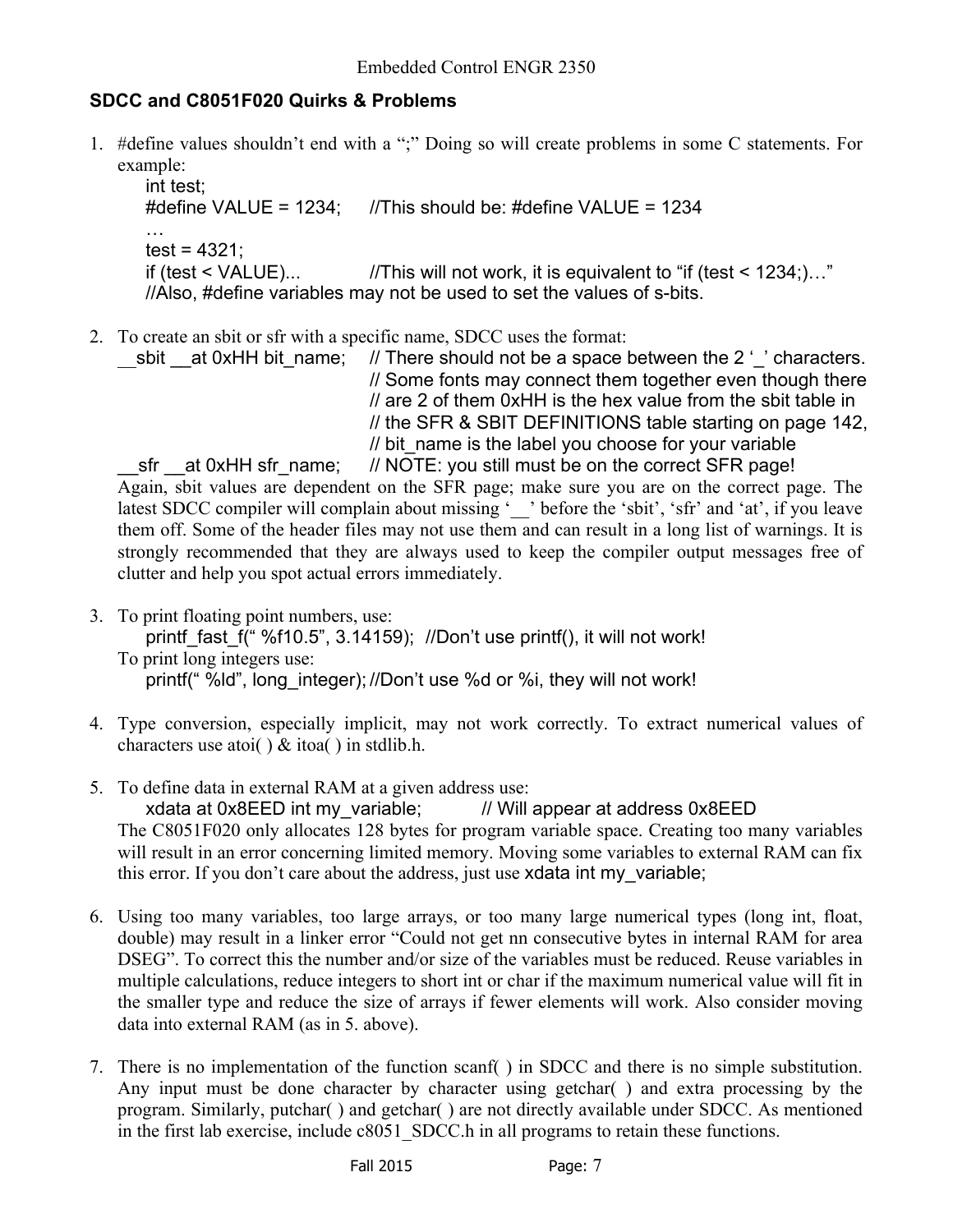- 8. A program that resets and restarts randomly, resets shortly after the motors are turned on, or seems to lose the value of variables may be a result of a low battery voltage, both on the gondola and car (if the charger has been unplugged). Make sure the battery charger cable is attached if you are working at a stationary point. On the gondolas a fresh battery must be installed. On the car in particular, driving the servomotor past the point the steering linkages allow movement, draws a very high current through the stalled motor and usually resets the program due to the large battery voltage drop.
- 9. Unreachable code warnings may show up as a result of temporarily disabling sections of code in the process of debugging programs. These may be ignored. If you get a strange quote about "so says Evelyn, the modified dog" in your warning, it means you haven't completed step 5 on page 2 properly. It could also mean you have a conditional value that can't change, such as if (var  $= 0$ ) or while (var  $= 0$ ) when you meant to use " $=$ =".
- 10. Sbit variables can't be initialized when they are defined. This will generate a lot of random assembler errors. Set them equal to 0 or 1 on a separate line inside main(). Likewise arrays that are attempted to be initialized by a statement such as "char Data[2] = 0;" will generate unrelated error messages complaining about structures that don't exist and the flagged lines may move about randomly. Use "char Data[2] =  $\{0, 0\}$ ,". On occasion initializing declared variables in xdata has been troublesome. Be aware that these might not be initialing properly.
- 11. Bit-wise logical operations on sbits such as: if (PB0 & PB1) LED0 = 0; results in a fatal compiler error (error 9: FATAL Compiler Internal Error in file) that does not indicate the offending statement correctly. It may be very difficult to track down the problem. Make sure byte-wise operators are used (PB0 && PB1).
- 12. All local variables must be declared at the beginning of the routine (main or function). Implicit declaration at the time of use is not allowed
- 13. File names cannot include the '#' or ',' characters and possibly other special characters. For some reason it tries to use the assembler on the C source code and generates many errors.
- 14. As with most C compilers, the order of the included header files at the top of a program is important. Basic headers defining objects used in other headers MUST be included first. Most user created headers should be included last.
- 15. Starting with version 4.10 of the IDE and 2.9.0 of SDCC there are a number of new issues. If multiple .c & .h files are used in a project and added to the build, it is possible to confuse the compiler and linker so that it doesn't know which file contains main( ), and it may actually try to run some other function as main, yielding very unexpected results. When adding files to the build, make sure the icon changes to "the-file-to-be-built" icon for the file containing main().
- 16. Programs that crash and stop responding 10 to 20 seconds after starting are usually reading or writing to the SMB (I2C) bus too frequently. Check all calls to the I2C functions and make sure none are happening more frequently than every 20 ms. Remember the keypad/LCD is another I2C device in addition to the compass and ultrasonic ranger. None of these routines can be called repeatedly inside the "while (1)" loop. For practical purposes the LCD should not be written to more than 100 ms or longer.